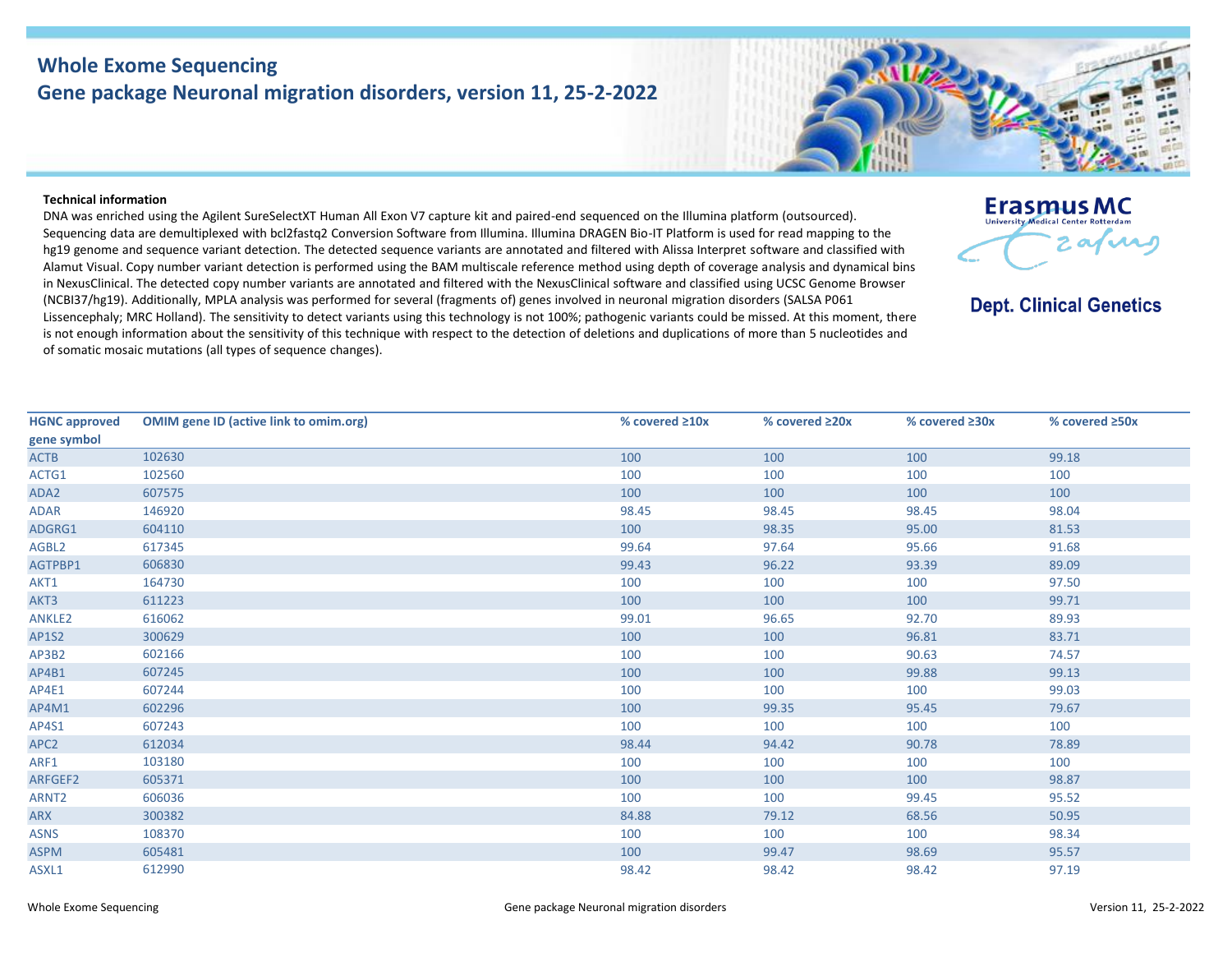| <b>HGNC approved</b> | <b>OMIM gene ID (active link to omim.org)</b> | % covered ≥10x | % covered ≥20x | % covered ≥30x | % covered ≥50x |
|----------------------|-----------------------------------------------|----------------|----------------|----------------|----------------|
| gene symbol          |                                               |                |                |                |                |
| ATAD3A               | 612316                                        | 96.35          | 90.82          | 86.23          | 81.91          |
| ATAD3B               | 612317                                        | 96.11          | 90.83          | 86.55          | 82.69          |
| ATP1A2               | 182340                                        | 100            | 100            | 99.93          | 95.75          |
| ATP1A3               | 182350                                        | 100            | 100            | 99.45          | 94.42          |
| ATP6V0A2             | 611716                                        | 100            | 100            | 99.49          | 96.93          |
| <b>ATR</b>           | 601215                                        | 100            | 100            | 99.89          | 97.02          |
| <b>ATRIP</b>         | 606605                                        | 100            | 100            | 100            | 98.75          |
| <b>B3GALNT2</b>      | 610194                                        | 100            | 100            | 100            | 96.03          |
| B4GAT1               | 605517                                        | 100            | 100            | 100            | 100            |
| BAP1                 | 603089                                        | 100            | 99.94          | 98.16          | 93.00          |
| <b>CASK</b>          | 300172                                        | 100            | 99.97          | 97.02          | 90.61          |
| CBY1                 | 607757                                        | 100            | 100            | 100            | 100            |
| CCND <sub>2</sub>    | 123833                                        | 100            | 99.69          | 96.33          | 85.06          |
| <b>CDC40</b>         | 605585                                        | 100            | 99.93          | 97.62          | 91.92          |
| CDK5                 | 123831                                        | 100            | 100            | 100            | 94.89          |
| CDK5RAP2             | 608201                                        | 100            | 99.16          | 97.88          | 94.76          |
| CDK6                 | 603368                                        | 100            | 100            | 100            | 97.67          |
| <b>CENPJ</b>         | 609279                                        | 100            | 100            | 100            | 99.63          |
| <b>CEP135</b>        | 611423                                        | 100            | 99.95          | 98.04          | 85.36          |
| <b>CEP152</b>        | 613529                                        | 98.67          | 97.93          | 97.12          | 92.83          |
| <b>CEP63</b>         | 614724                                        | 100            | 100            | 97.68          | 86.50          |
| CEP85L               | 618865                                        | 99.93          | 96.05          | 93.91          | 89.59          |
| CHMP1A               | 164010                                        | 100            | 100            | 98.69          | 89.11          |
| <b>CIT</b>           | 605629                                        | 100            | 99.71          | 99.01          | 96.31          |
| CLEC16A              | 611303                                        | 100            | 98.74          | 96.69          | 90.86          |
| CLP1                 | 608757                                        | 100            | 100            | 100            | 100            |
| <b>COL18A1</b>       | 120328                                        | 100            | 99.84          | 98.50          | 87.55          |
| COL4A1               | 120130                                        | 99.39          | 97.25          | 93.74          | 85.37          |
| COL4A2               | 120090                                        | 100            | 99.79          | 98.72          | 91.61          |
| COLGALT1             | 617531                                        | 97.15          | 85.38          | 81.79          | 71.65          |
| <b>CRADD</b>         | 603454                                        | 100            | 100            | 98.74          | 92.62          |
| CRB <sub>2</sub>     | 609720                                        | 100            | 99.20          | 98.26          | 89.31          |
| <b>CRPPA</b>         | 614631                                        | 100            | 99.36          | 96.94          | 90.76          |
| <b>CSTB</b>          | 601145                                        | 100            | 100            | 99.58          | 75.71          |
| CTC1                 | 613129                                        | 100            | 100            | 99.71          | 94.64          |
| CTNNA2               | 114025                                        | 100            | 100            | 99.19          | 94.64          |
| CTNND2               | 604275                                        | 94.24          | 92.38          | 90.15          | 84.22          |
| DAB1                 | 603448                                        | 100            | 100            | 100            | 100            |
| DAG1                 | 128239                                        | 100            | 100            | 98.88          | 96.81          |
| DCHS1                | 603057                                        | 100            | 100            | 100            | 99.67          |
| <b>DCX</b>           | 300121                                        | 100            | 100            | 98.63          | 88.82          |
| DDX3X                | 300160                                        | 100            | 100            | 100            | 98.73          |
| DEPDC5               | 614191                                        | 100            | 99.98          | 99.37          | 97.07          |
| DKC1                 | 300126                                        | 100            | 100            | 98.05          | 93.43          |
| DNMT3A               | 602769                                        | 100            | 100            | 92.29          | 70.61          |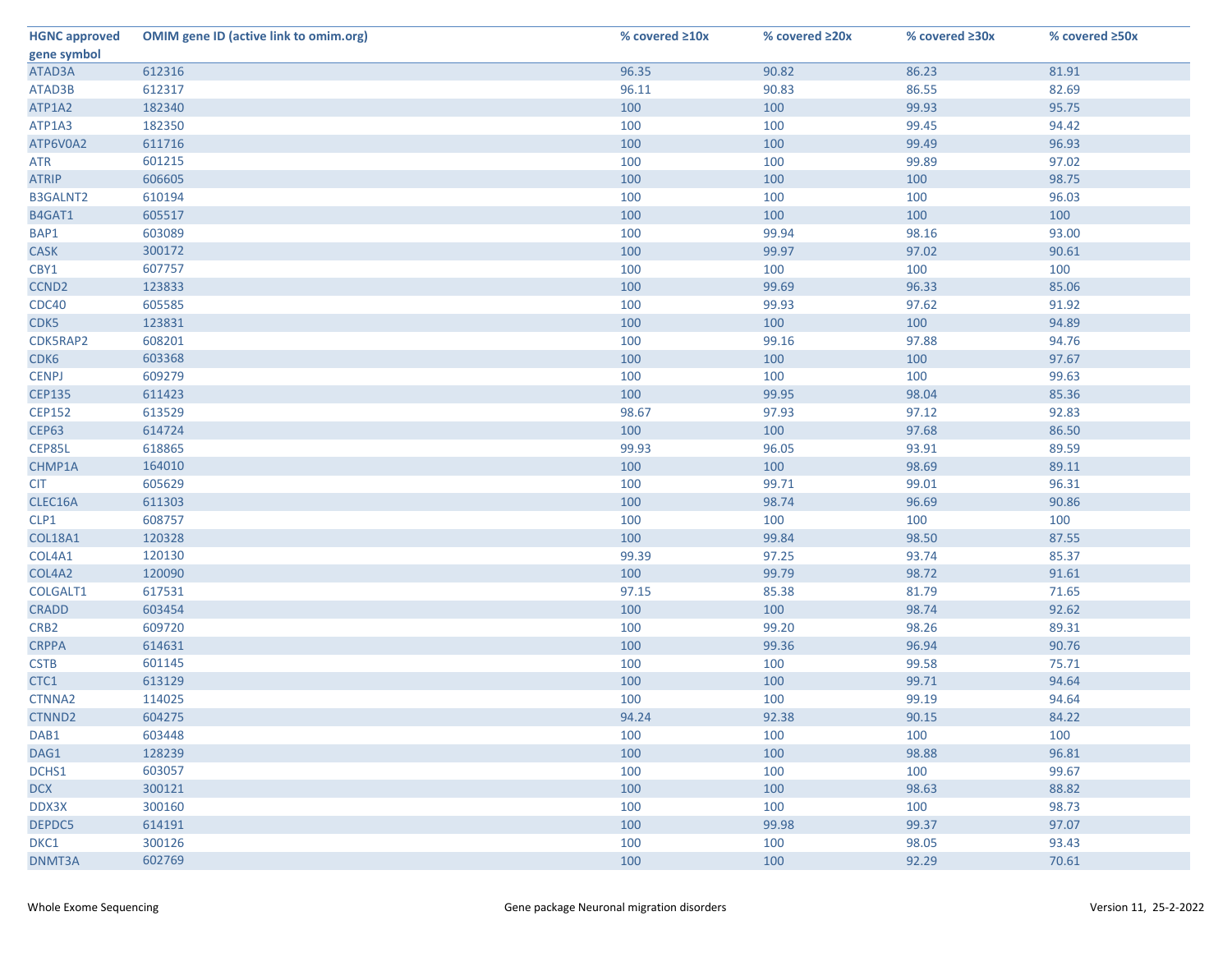| <b>HGNC approved</b> | <b>OMIM gene ID (active link to omim.org)</b> | % covered ≥10x | % covered ≥20x | % covered ≥30x | % covered ≥50x |
|----------------------|-----------------------------------------------|----------------|----------------|----------------|----------------|
| gene symbol          |                                               |                |                |                |                |
| DYNC1H1              | 600112                                        | 100            | 100            | 99.77          | 97.46          |
| EIF2AK3              | 604032                                        | 100            | 99.38          | 96.83          | 92.39          |
| EMG1                 | 611531                                        | 100            | 100            | 100            | 100            |
| EML1                 | 602033                                        | 100            | 97.06          | 97.06          | 96.64          |
| <b>EOMES</b>         | 604615                                        | 100            | 100            | 96.60          | 83.83          |
| ERCC1                | 126380                                        | 100            | 98.77          | 94.13          | 63.79          |
| ERCC <sub>2</sub>    | 126340                                        | 100            | 100            | 100            | 94.45          |
| ERCC5                | 133530                                        | 100            | 100            | 98.83          | 92.83          |
| ERCC6                | 609413                                        | 100            | 99.84          | 99.20          | 98.06          |
| <b>ERF</b>           | 611888                                        | 100            | 100            | 98.23          | 86.34          |
| <b>ERMARD</b>        | 615532                                        | 100            | 100            | 98.91          | 95.34          |
| FAT4                 | 612411                                        | 100            | 100            | 99.97          | 99.63          |
| FIG4                 | 609390                                        | 100            | 100            | 100            | 99.50          |
| <b>FKRP</b>          | 606596                                        | 100            | 100            | 100            | 98.50          |
| <b>FKTN</b>          | 607440                                        | 100            | 100            | 99.84          | 97.44          |
| <b>FLNA</b>          | 300017                                        | 99.95          | 99.05          | 97.51          | 95.12          |
| FLVCR2               | 610865                                        | 100            | 100            | 100            | 99.52          |
| FOXC1                | 601090                                        | 96.31          | 91.19          | 86.78          | 75.61          |
| FOXG1                | 164874                                        | 99.76          | 95.53          | 92.84          | 88.20          |
| FRMD4A               | 616305                                        | 100            | 99.81          | 98.95          | 95.54          |
| G3BP1                | 608431                                        | 100            | 99.69          | 97.22          | 89.18          |
| G3BP2                | No OMIM ID                                    | 100            | 100            | 100            | 98.14          |
| <b>GNAQ</b>          | 600998                                        | 100            | 100            | 100            | 99.22          |
| <b>HNRNPK</b>        | 600712                                        | 100            | 100            | 99.62          | 93.41          |
| IBA57                | 615316                                        | 100            | 100            | 100            | 100            |
| IER3IP1              | 609382                                        | 100            | 100            | 100            | 100            |
| IFIH1                | 606951                                        | 100            | 100            | 100            | 99.35          |
| <b>INTS8</b>         | 611351                                        | 100            | 98.64          | 96.82          | 88.82          |
| ITSN1                | 602442                                        | 100            | 100            | 99.66          | 95.30          |
| JAM3                 | 606871                                        | 100            | 100            | 100            | 98.29          |
| KATNB1               | 602703                                        | 100            | 100            | 100            | 99.02          |
| <b>KIF11</b>         | 148760                                        | 100            | 99.75          | 97.56          | 90.98          |
| KIF13B               | 607350                                        | 100            | 100            | 99.47          | 95.79          |
| KIF2A                | 602591                                        | 100            | 100            | 99.43          | 90.67          |
| KIF5C                | 604593                                        | 100            | 98.78          | 95.88          | 87.90          |
| KIF7                 | 611254                                        | 99.38          | 95.78          | 90.74          | 79.67          |
| <b>KIFBP</b>         | 609367                                        | 100            | 100            | 100            | 93.41          |
| KNL1                 | 609173                                        | 99.56          | 99.28          | 99.28          | 98.18          |
| <b>KPTN</b>          | 615620                                        | 100            | 100            | 97.45          | 84.30          |
| L1CAM                | 308840                                        | 100            | 100            | 98.90          | 90.42          |
| LAMA1                | 150320                                        | 100            | 100            | 99.91          | 98.34          |
| LAMA <sub>2</sub>    | 156225                                        | 100            | 100            | 99.92          | 98.10          |
| LAMB1                | 150240                                        | 100            | 100            | 99.97          | 98.40          |
| LAMC1                | 150290                                        | 100            | 99.78          | 98.79          | 95.80          |
| LAMC3                | 604349                                        | 100            | 99.41          | 97.81          | 88.00          |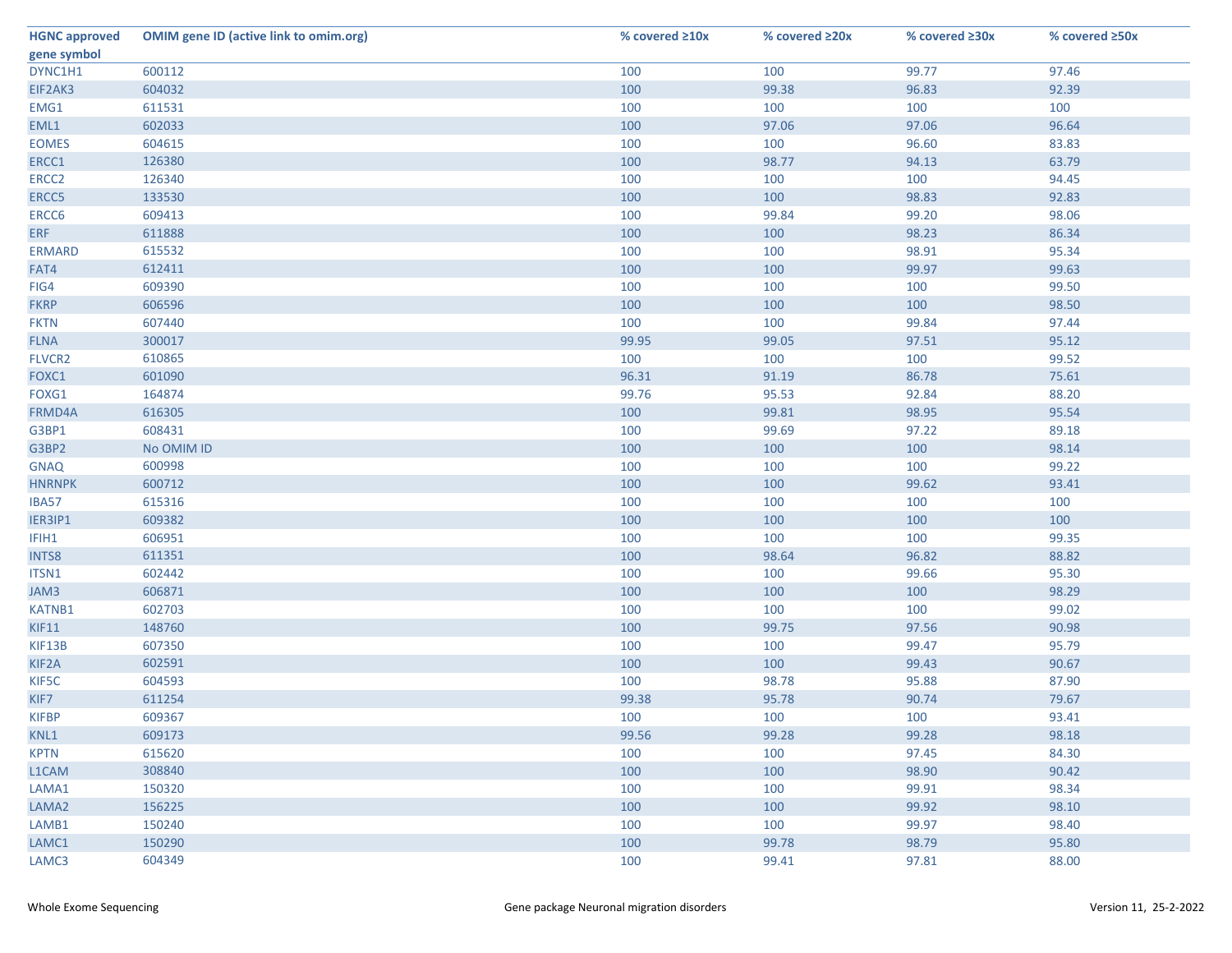| <b>HGNC approved</b> | <b>OMIM gene ID (active link to omim.org)</b> | % covered ≥10x | % covered ≥20x | % covered ≥30x | % covered ≥50x |
|----------------------|-----------------------------------------------|----------------|----------------|----------------|----------------|
| gene symbol          |                                               |                |                |                |                |
| LARGE1               | 603590                                        | 100            | 100            | 99.18          | 96.64          |
| LARP7                | 612026                                        | 100            | 99.88          | 96.79          | 84.66          |
| MACF1                | 608271                                        | 100            | 100.00         | 99.67          | 97.40          |
| MAP1A                | 600178                                        | 100            | 100            | 100            | 97.67          |
| MCF2L                | 609499                                        | 100            | 100            | 98.83          | 91.93          |
| MCPH1                | 607117                                        | 99.21          | 97.13          | 95.33          | 89.69          |
| MDGA1                | 609626                                        | 100            | 99.91          | 98.47          | 91.44          |
| MED13                | 603808                                        | 100            | 99.87          | 99.47          | 97.61          |
| MED17                | 603810                                        | 100            | 100            | 99.73          | 93.27          |
| MN1                  | 156100                                        | 100            | 100            | 100            | 95.10          |
| <b>MPDZ</b>          | 603785                                        | 98.36          | 98.36          | 98.36          | 97.38          |
| MSI1                 | 603328                                        | 93.81          | 89.75          | 83.16          | 66.11          |
| <b>MTOR</b>          | 601231                                        | 100            | 99.77          | 99.20          | 96.48          |
| <b>MYCN</b>          | 164840                                        | 100            | 100            | 98.06          | 91.49          |
| <b>NBN</b>           | 602667                                        | 100            | 100            | 100            | 99.11          |
| NCAPD2               | 615638                                        | 100            | 100            | 99.74          | 96.69          |
| NCAPD3               | 609276                                        | 100            | 100            | 100            | 99.21          |
| <b>NCAPH</b>         | 602332                                        | 100            | 99.75          | 96.57          | 93.11          |
| NCAPH <sub>2</sub>   | 611230                                        | 100            | 100            | 99.23          | 94.52          |
| NDE1                 | 609449                                        | 100            | 99.96          | 96.65          | 82.83          |
| NEDD4L               | 606384                                        | 100            | 100            | 99.18          | 94.15          |
| <b>NFIA</b>          | 600727                                        | 100            | 97.27          | 95.06          | 87.96          |
| NID1                 | 131390                                        | 100            | 100            | 99.46          | 93.55          |
| <b>NIN</b>           | 608684                                        | 100            | 100            | 99.77          | 97.46          |
| NPRL2                | 607072                                        | 100            | 100            | 100            | 98.42          |
| NPRL3                | 600928                                        | 100            | 100            | 99.77          | 87.10          |
| <b>NSDHL</b>         | 300275                                        | 100            | 100            | 100            | 99.92          |
| <b>OCLN</b>          | 602876                                        | 80.12          | 72.78          | 67.58          | 56.54          |
| PAFAH1B1             | 601545                                        | 100            | 100            | 95.56          | 93.36          |
| PAGR1                | 612033                                        | 100            | 100            | 100            | 90.88          |
| PAX6                 | 607108                                        | 100            | 100            | 100            | 100            |
| PCDH12               | 605622                                        | 100            | 100            | 100            | 96.48          |
| <b>PCNT</b>          | 605925                                        | 100            | 100.00         | 99.21          | 93.69          |
| PHC1                 | 602978                                        | 100            | 98.31          | 92.83          | 87.24          |
| <b>PHGDH</b>         | 606879                                        | 100            | 100            | 99.78          | 94.15          |
| PI4KA                | 600286                                        | 100            | 99.03          | 95.95          | 91.30          |
| PIK3CA               | 171834                                        | 100            | 100            | 100            | 99.11          |
| PIK3R2               | 603157                                        | 93.26          | 90.54          | 90.04          | 85.27          |
| PLCH1                | 612835                                        | 100            | 100            | 100            | 99.69          |
| PLK4                 | 605031                                        | 100            | 100            | 100            | 98.37          |
| <b>PNKP</b>          | 605610                                        | 100            | 100            | 98.81          | 93.63          |
| POLR3B               | 614366                                        | 100            | 100            | 100            | 98.37          |
| POMGNT1              | 606822                                        | 100            | 100            | 100            | 98.99          |
| POMT1                | 607423                                        | 100            | 100            | 99.08          | 95.04          |
| POMT <sub>2</sub>    | 607439                                        | 100            | 100            | 99.89          | 98.71          |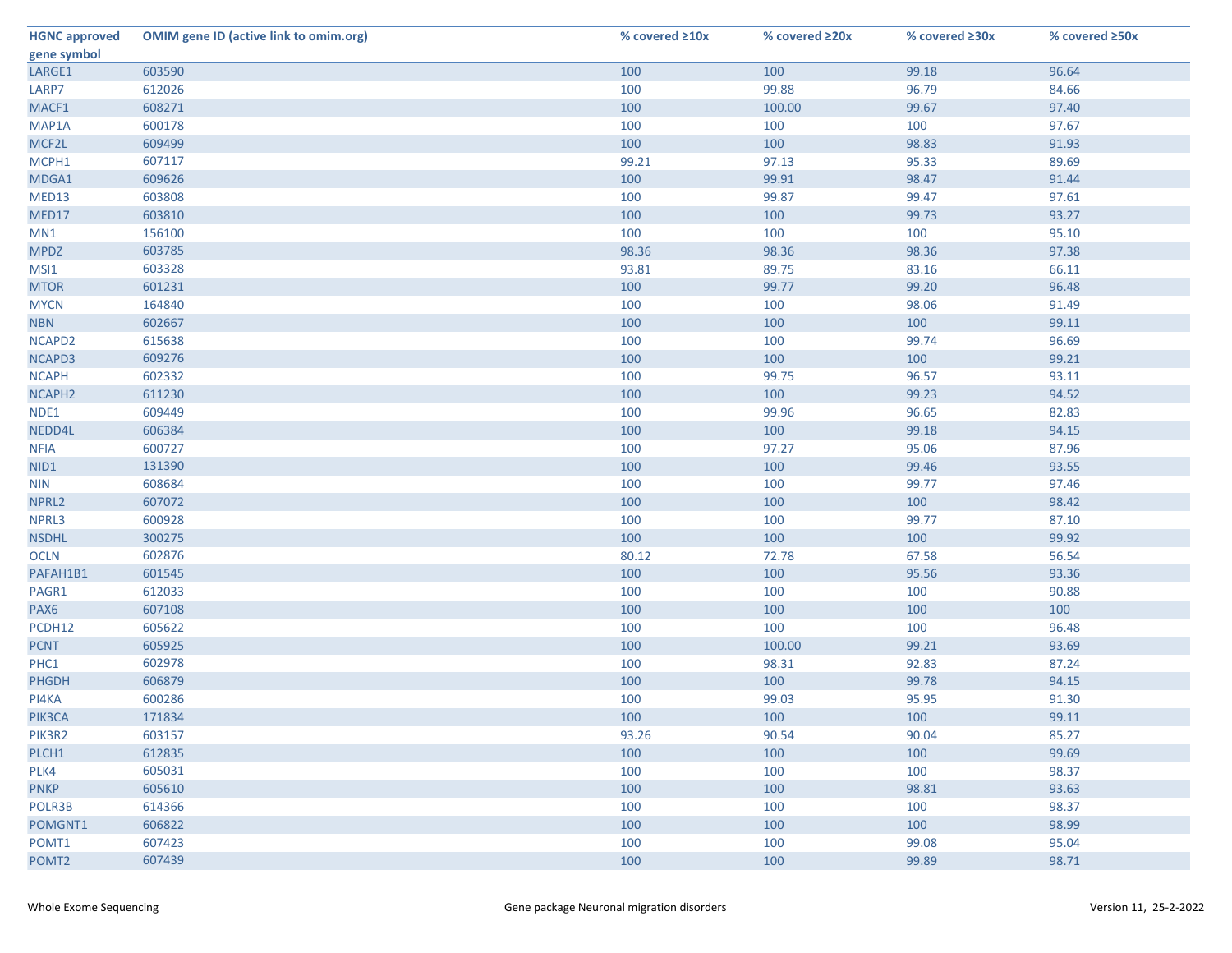| <b>HGNC approved</b> | <b>OMIM gene ID (active link to omim.org)</b> | % covered ≥10x   | % covered ≥20x | % covered ≥30x | % covered ≥50x |
|----------------------|-----------------------------------------------|------------------|----------------|----------------|----------------|
| gene symbol          |                                               |                  |                |                |                |
| PPIL1                | 601301                                        | 100              | 99.83          | 98.27          | 96.02          |
| PRUNE1               | 617413                                        | 100              | 100            | 100            | 100            |
| PSAT1                | 610936                                        | 100              | 100            | 100            | 96.43          |
| <b>PSPH</b>          | 172480                                        | 100              | 98.52          | 93.81          | 76.13          |
| <b>PTEN</b>          | 601728                                        | 100              | 100            | 100            | 100            |
| PTF1A                | 607194                                        | 100              | 92.68          | 79.83          | 52.34          |
| PYCR2                | 616406                                        | 100              | 100            | 98.48          | 87.47          |
| QARS1                | 603727                                        | 100              | 100            | 100            | 97.99          |
| <b>RAB18</b>         | 602207                                        | 100              | 93.99          | 89.83          | 78.61          |
| RAB3GAP1             | 602536                                        | 100              | 100            | 100            | 99.68          |
| RAB3GAP2             | 609275                                        | 100              | 100            | 98.75          | 97.08          |
| <b>RAD50</b>         | 604040                                        | 100              | 99.92          | 96.90          | 84.75          |
| RARS2                | 611524                                        | 100              | 100            | 100            | 98.90          |
| RBBP8                | 604124                                        | 100              | 100            | 99.77          | 97.71          |
| <b>RBM10</b>         | 300080                                        | 100              | 98.63          | 95.77          | 86.74          |
| <b>RDH14</b>         | 616796                                        | 100              | 99.05          | 96.47          | 92.27          |
| <b>RELN</b>          | 600514                                        | 100              | 100            | 99.94          | 98.16          |
| <b>RHEB</b>          | 601293                                        | 95.22            | 89.89          | 89.89          | 84.41          |
| RNASEH2A             | 606034                                        | 100              | 100            | 99.81          | 92.38          |
| RNASEH2B             | 610326                                        | 100              | 91.35          | 91.35          | 91.35          |
| RNASEH2C             | 610330                                        | 100              | 100            | 100            | 100            |
| RNASET2              | 612944                                        | 100              | 100            | 96.99          | 89.77          |
| <b>RNF125</b>        | 610432                                        | 100              | 100            | 100            | 95.71          |
| RNU4ATAC             | 601428                                        | No coverage data |                |                |                |
| ROBO3                | 608630                                        | 100              | 99.79          | 97.83          | 83.63          |
| RTEL1                | 608833                                        | 100              | 100            | 99.77          | 94.04          |
| <b>RTTN</b>          | 610436                                        | 100              | 100            | 100            | 97.93          |
| RXYLT1               | 605862                                        | 100              | 100            | 100            | 100            |
| SAMHD1               | 606754                                        | 100              | 100            | 100            | 100            |
| SCN3A                | 182391                                        | 100              | 100            | 99.88          | 99.25          |
| SHANK3               | 606230                                        | 93.80            | 89.10          | 82.66          | 68.19          |
| SHOC <sub>2</sub>    | 602775                                        | 100              | 100            | 100            | 98.53          |
| <b>SLC25A19</b>      | 606521                                        | 100              | 100            | 99.40          | 96.48          |
| <b>SLC35A2</b>       | 314375                                        | 100              | 100            | 95.91          | 84.43          |
| SMPD4                | 610457                                        | 100              | 100            | 99.12          | 91.11          |
| SNAP29               | 604202                                        | 100              | 100            | 100            | 99.66          |
| <b>SPEN</b>          | 613484                                        | 100              | 100            | 100            | 99.64          |
| SRPX2                | 300642                                        | 100              | 100            | 98.93          | 95.05          |
| <b>STAMBP</b>        | 606247                                        | 100              | 100            | 100            | 96.76          |
| <b>STIL</b>          | 181590                                        | 100              | 100            | 100            | 99.70          |
| <b>STRADA</b>        | 608626                                        | 100              | 100            | 100            | 99.32          |
| TAF <sub>2</sub>     | 604912                                        | 100              | 100            | 99.66          | 95.52          |
| <b>TBC1D20</b>       | 611663                                        | 99.05            | 93.43          | 93.43          | 93.43          |
| <b>TBC1D24</b>       | 613577                                        | 100              | 100            | 99.06          | 96.31          |
| <b>TBC1D7</b>        | 612655                                        | 100              | 100            | 100            | 100            |